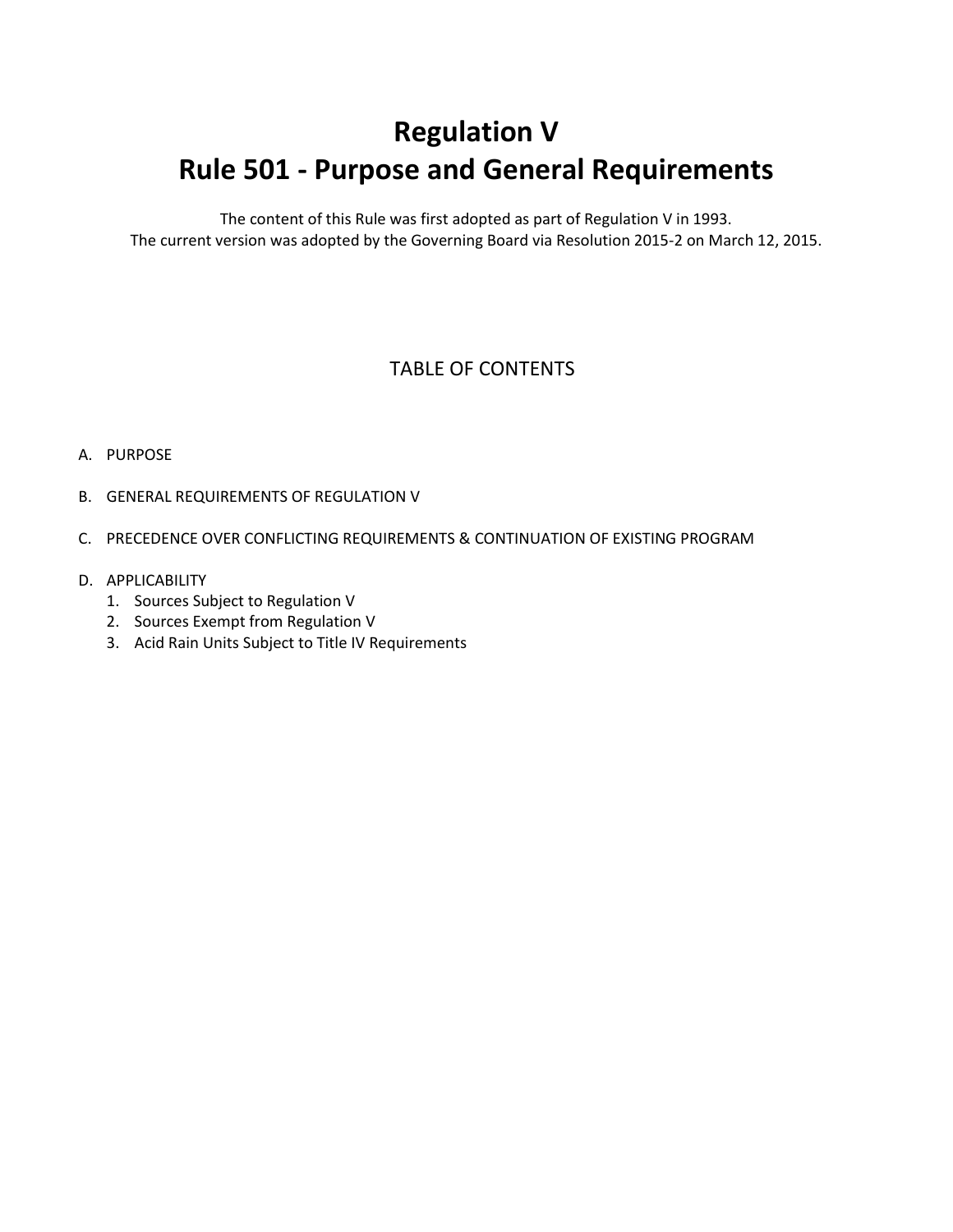## **RULE 501 PURPOSE AND GENERAL REQUIREMENTS**

- A. **PURPOSE:** The purpose of Regulation V is to implement the requirements of Title V of the federal CAA, as amended in 1990, for permits to operate. Additionally, Regulation V is used to implement the Phase II acid deposition control provisions of Title IV of the CAA, including provisions for Acid Rain Permits.
- **B. GENERAL REQUIREMENTS OF REGULATION V:** After the effective date of Regulation V, the District will implement an operating permit program pursuant to the requirements of this Regulation, as provided in Title V. Title V provides for the establishment of operating permit programs for sources which emit regulated air pollutants, including attainment and nonattainment pollutants. Sources subject to Regulation V include major sources, acid rain units subject to Title IV of the CAA, solid waste incinerators subject to section 111 or 129 of the CAA, and any other sources specifically designated by rule of the EPA. The District criteria for Title V insignificant activities are set forth in Rule 502(D)(18) and Attachment 1 of Regulation V. Sources subject to Regulation V shall obtain permits to operate pursuant to it. Each permit to operate issued pursuant to Regulation V will contain conditions and requirements adequate to ensure compliance with and the enforceability of the following:
	- **1.** All applicable provisions of Division 26 of the H&SC, commencing with section 39000;
	- **2.** All applicable orders, rules, and regulations of the District and the ARB;
	- **3.** All applicable provisions of the applicable state implementation plan required by the CAA;
	- **4.** Each applicable emission standard or limitation, rule, regulation, or requirement adopted or promulgated to implement the CAA; and
	- **5.** The requirements of all preconstruction permits issued pursuant to Parts C and D of the CAA.

The operation of an emissions unit, to which Regulation V is applicable, without a permit or in violation of any applicable permit condition or requirement constitutes a violation of Regulation V. [Reference: 40 CFR 70.6(a)(6)(i) and 70.7(b)]

**C. PRECEDENCE OVER CONFLICTING REQUIREMENTS AND CONTINUATION OF EXISTING PROGRAM:** The requirements of Regulation V shall augment and take precedence over conflicting administrative requirements of other provisions of the District's rules and regulations, if any. Regulation V does not alter any applicable requirement that a source obtain preconstruction permits, or permits to operate pursuant to H&SC Section 42301. The District will continue to implement its existing program pertaining to prevention of significant deterioration, Regulation I, Rule 110, and permits required by Regulation I, Rule 102, including authorities to construct, or new source review, Rule 110. Nothing in Regulation V limits the authority of the District, including the hearing board, to deny, revoke or terminate a permit pursuant to provisions of state law, including H&SC Sections 40808 and 42301-42309, or to impose conditions on a permit pursuant to state law. [Reference 40 CFR 70.7(a)(6)]